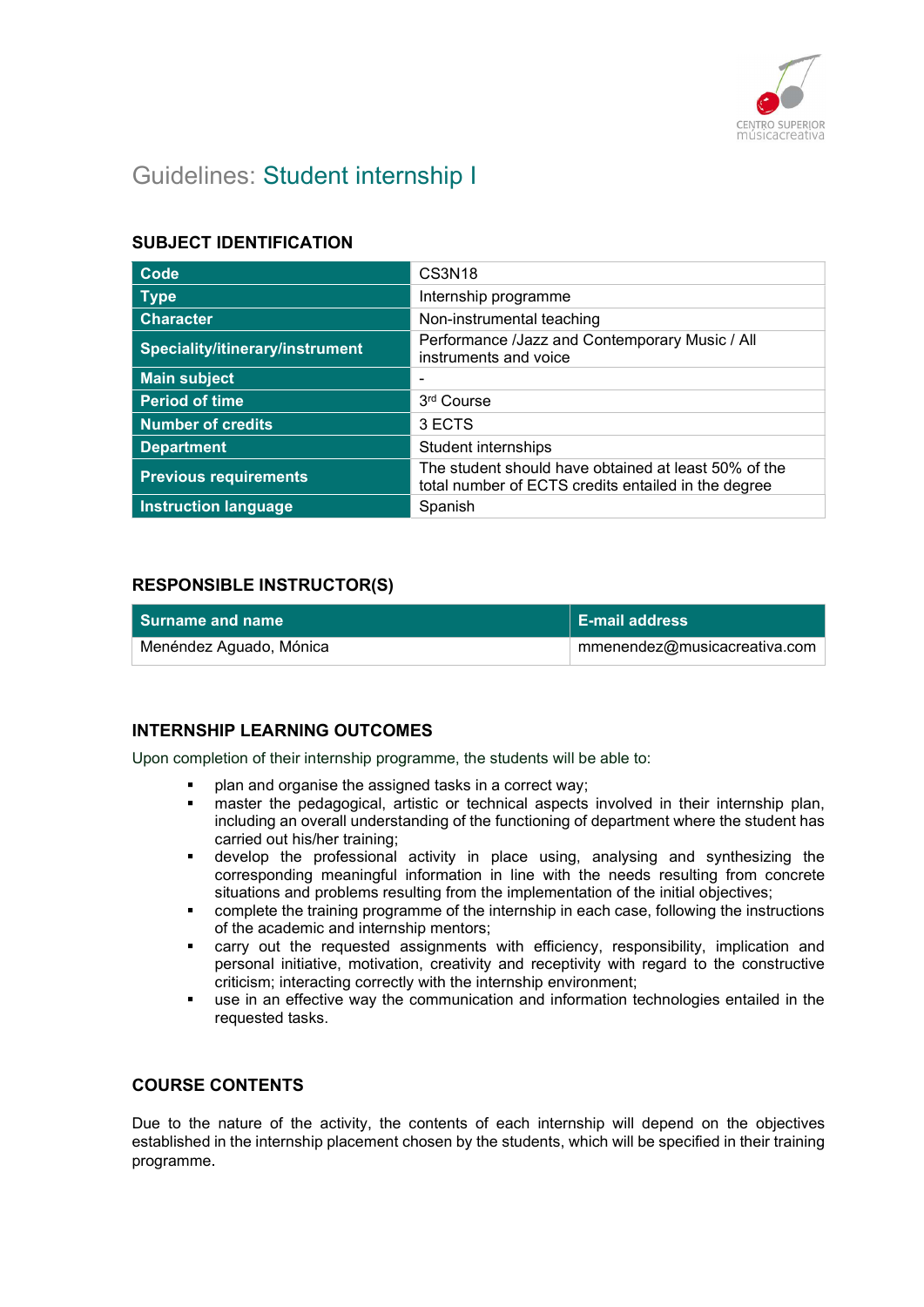

# STUDENT´S STUDY HOURS PLANNING

| <b>Activity type</b>                                                 | <b>Total hours</b> |
|----------------------------------------------------------------------|--------------------|
| <b>Theoretical activities</b>                                        | 4 hours            |
| <b>Practical activities</b>                                          | 54 hours           |
| Other compulsory training activities (thematic days, seminars, etc.) | 2 hours            |
| <b>Student working hours</b>                                         | 28 hours           |
| Internship preparation                                               | 2 hours            |
| <b>Total studying hours</b>                                          | $60+30 = 90$ hours |

### **METHODOLOGY**

| <b>Theoretical activities</b>                                                     | At the beginning of the internship, the students will have a 2-<br>hour session with their academic mentor so that he/she<br>explains the internship content, format and methodology. |
|-----------------------------------------------------------------------------------|---------------------------------------------------------------------------------------------------------------------------------------------------------------------------------------|
| <b>Practical activities</b>                                                       | Practical application of the student previous experience                                                                                                                              |
| <b>Other compulsory training</b><br>activities (thematic days,<br>seminars, etc.) | Meet the Artist session, invited professors, concerts and<br>rehearsals                                                                                                               |

# ASSESSMENT TOOLS

| <b>Theoretical activities</b>                                                   | Participation: The students must actively participate in all the<br>activities, showing interest and understanding.<br>Forms delivery: The students must hand in the assessment forms<br>established after the course.                                                                                                         |
|---------------------------------------------------------------------------------|--------------------------------------------------------------------------------------------------------------------------------------------------------------------------------------------------------------------------------------------------------------------------------------------------------------------------------|
| <b>Practical activities</b>                                                     | Participation: The students must actively participate in all the<br>activities, showing interest and understanding<br>Continuous evaluation: The students must fulfil the objectives as<br>planned in their weekly sessions.<br>Forms delivery: The students must hand in the assessment forms<br>established after the course |
| <b>Other educational mandatory</b><br>activities (workshops,<br>seminars, etc.) | Participation: The students must actively participate in the<br>different relevant events as considered by the instructor or by the<br>degree coordinators.                                                                                                                                                                    |

## ASSESSMENT CRITERIA

| <b>Theoretical activities</b> | Participation<br>Assessment forms delivery                                                                                                  |
|-------------------------------|---------------------------------------------------------------------------------------------------------------------------------------------|
| <b>Practical activities</b>   | Participation<br>Assessment forms delivery.<br>Responsibility taken during the course.<br>Complete the training programme of the internship |